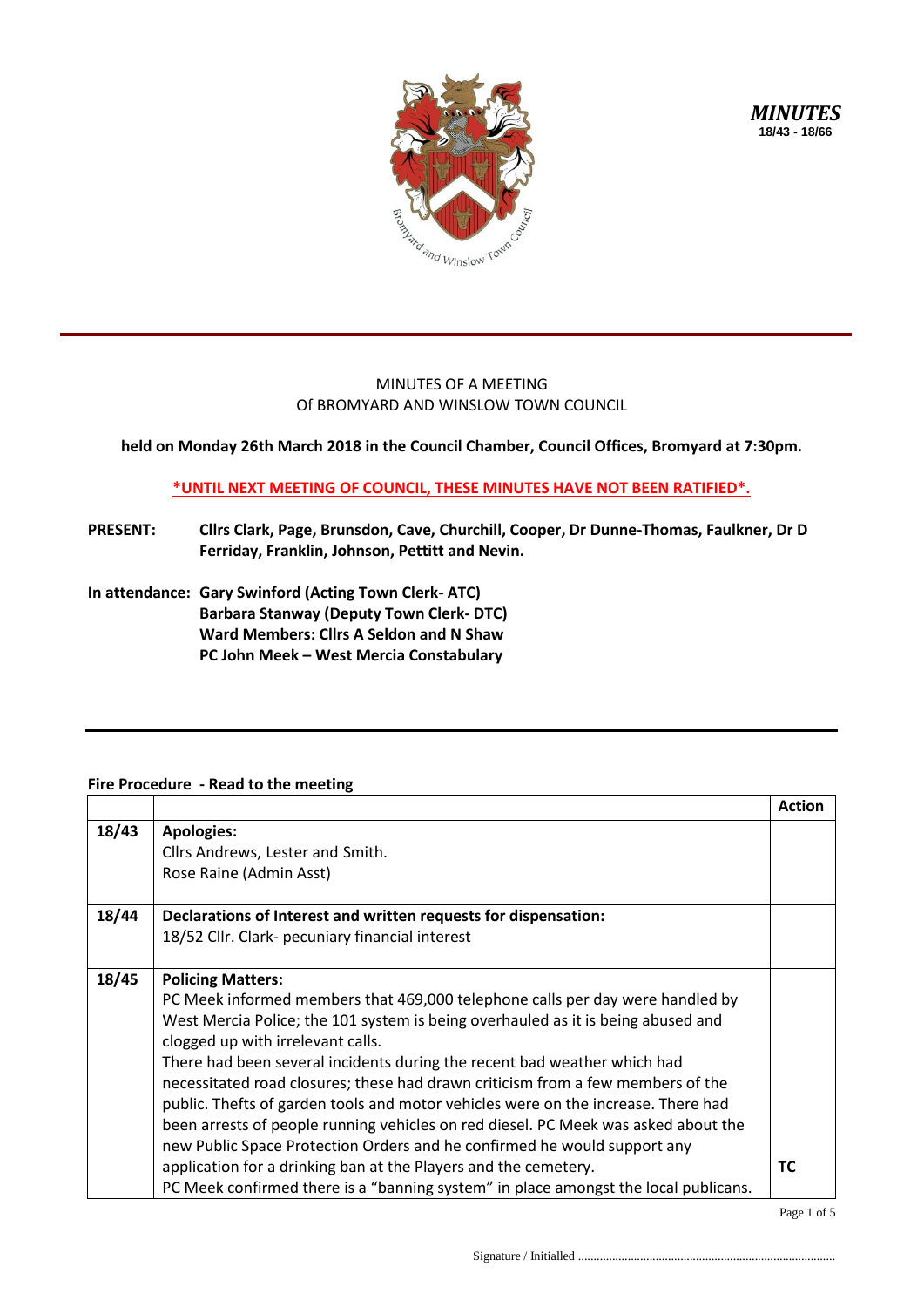| 18/46 | <b>Chairman's Report:</b><br>The Chairman informed members that Mrs Karen Mitchell will be<br>commencing her duties as the Bromyard & Winslow Town Clerk &<br>Responsible Financial Officer on 9 <sup>th</sup> April 2018. Mrs. Mitchell has obtained the<br>CiLCA qualification and has been a Town Clerk & RFO for over 8 years with<br>more than 20 years' experience in Local Government.<br>There will be a cross-over period to ensure a smooth hand-over of<br>responsibilities.<br>Herefordshire Council has been awarded £1.5mill for the repair of over<br>23,000 potholes in the county.                                                                                                                                                                                                                                                                                                                                                                                                                                                                                                                                                                                 |  |  |
|-------|-------------------------------------------------------------------------------------------------------------------------------------------------------------------------------------------------------------------------------------------------------------------------------------------------------------------------------------------------------------------------------------------------------------------------------------------------------------------------------------------------------------------------------------------------------------------------------------------------------------------------------------------------------------------------------------------------------------------------------------------------------------------------------------------------------------------------------------------------------------------------------------------------------------------------------------------------------------------------------------------------------------------------------------------------------------------------------------------------------------------------------------------------------------------------------------|--|--|
| 18/47 | <b>Clerks Report:</b><br>The ATC reported that<br>the roof repairs were completed and the police are progressing with the<br>alleged offenders.<br>The renovation of the fire escapes is in progress.<br>Work on the fire alarms and emergency lighting will commence on 27 <sup>th</sup><br>$\bullet$<br>March. The Banners will be on posts along the bypass by mid-April.<br>There is a quiz at the Falcon on $17^{th}$ April. Teams of four; do any Councillors<br>wish to make up teams?<br>The ATC confirmed his leaving date as 26 <sup>th</sup> April 208 and as this was his last<br>Council meeting he thanked all Councillors for their support over the past few<br>years, especially those who sat on the Staffing Committee. They had dealt<br>with two very important matters. He thanked the Chair and Vice Chair for all<br>their support and lastly thanked Barbara and Rose for all their help and<br>support especially in the early days.<br>Cllr. Page proposed a vote of thanks to both Gary Swinford and his wife,<br>Linda, for all their support for the town and offering best wishes for a happy<br>future. Seconded Cllr. Pettitt, unanimously agreed. |  |  |
| 18/48 | Correspondence:<br>None                                                                                                                                                                                                                                                                                                                                                                                                                                                                                                                                                                                                                                                                                                                                                                                                                                                                                                                                                                                                                                                                                                                                                             |  |  |
| 18/49 | <b>Meeting Minutes:</b><br>IT WAS RESOLVED to receive, approve and sign the Minutes of the Meeting of Council<br>held on Monday 26 <sup>th</sup> February 2018 as a true record.<br>The minutes were duly signed by the Chairman                                                                                                                                                                                                                                                                                                                                                                                                                                                                                                                                                                                                                                                                                                                                                                                                                                                                                                                                                    |  |  |
| 18/50 | Matters Arising from the Minutes - INFORMATION ONLY:<br>18/38 This will be discussed at the Annual Town meeting but had been put in<br>the diary for discussion in 6 months.<br>Cllr. Churchill informed the meeting that she had collected equipment for<br>litter picking and this would be stored.<br>Cllr. Dr. Dunne-Thomas raised the matter of dog mess on pavements which<br>she observed had worsened recently. It was thought the new Public Space<br>Protection Orders would assist with the problem.                                                                                                                                                                                                                                                                                                                                                                                                                                                                                                                                                                                                                                                                     |  |  |
| 18/51 | IT WAS RESOLVED to receive reports of Town Council Committees as per UNRATIFIED<br><b>Minutes</b><br>1) Planning & Econ Development Committee - Cllr Page<br>5 <sup>th</sup> March 2018 & 20 <sup>th</sup> March 2018                                                                                                                                                                                                                                                                                                                                                                                                                                                                                                                                                                                                                                                                                                                                                                                                                                                                                                                                                               |  |  |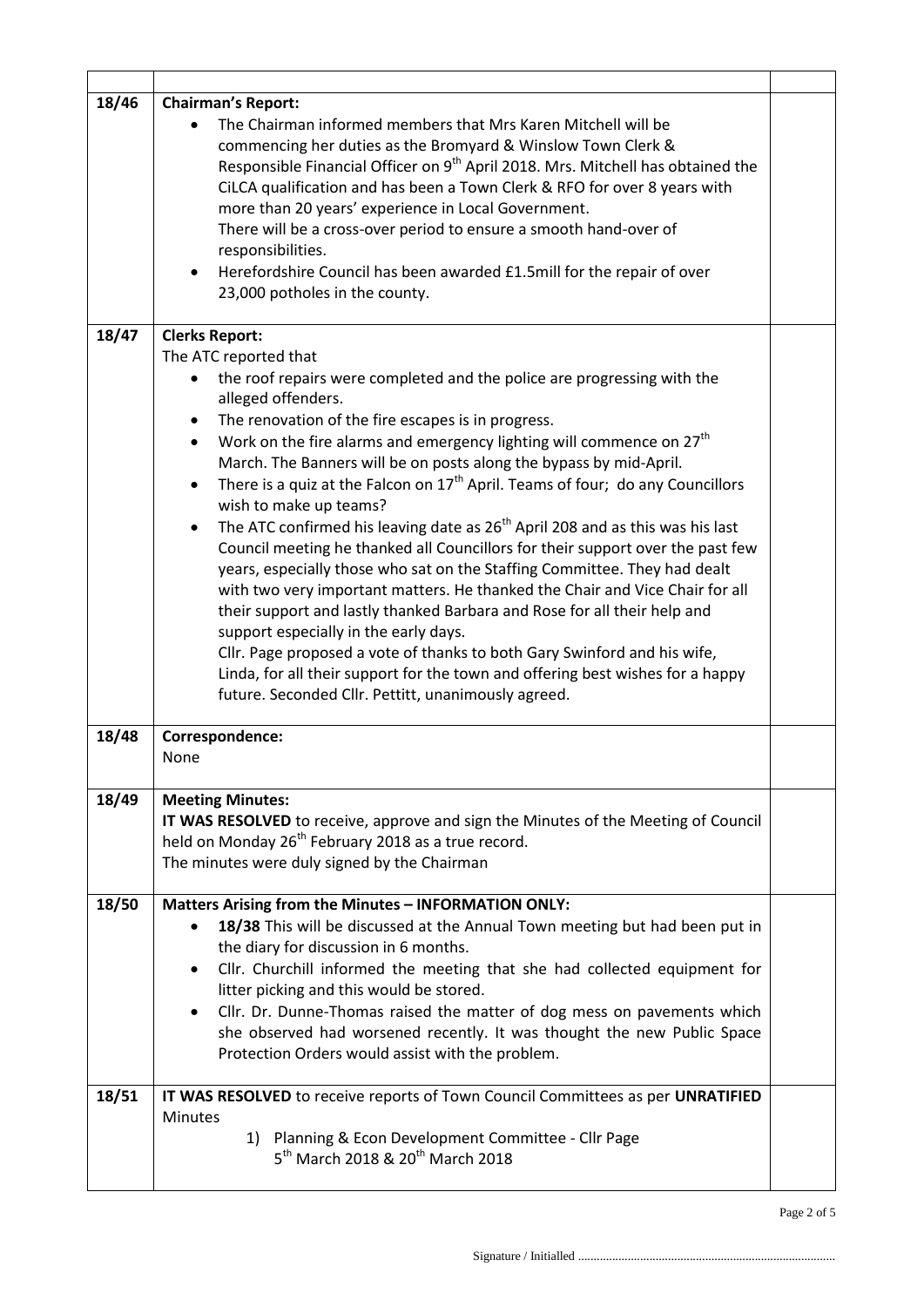|       | 2) Finance & Properties Committee - Cllr Franklin                                                                                                                                   |            |  |  |  |  |
|-------|-------------------------------------------------------------------------------------------------------------------------------------------------------------------------------------|------------|--|--|--|--|
|       | $12^{th}$ March 2018                                                                                                                                                                |            |  |  |  |  |
|       | 3) Burial Committee - Cllr Clark                                                                                                                                                    |            |  |  |  |  |
|       | $19th$ March 2018                                                                                                                                                                   |            |  |  |  |  |
|       | 4) Staffing Committee - Cllr Pettitt                                                                                                                                                |            |  |  |  |  |
|       | 28 <sup>th</sup> February 2018                                                                                                                                                      |            |  |  |  |  |
| 18/52 | <b>Accounts for Payment:</b>                                                                                                                                                        |            |  |  |  |  |
|       | Members approved payment of the following invoices which had been received after                                                                                                    |            |  |  |  |  |
|       | the Finance and Property Committee Agenda had been distributed.                                                                                                                     |            |  |  |  |  |
|       | K T Gooch Ltd Lease for photocopier<br>$£107.00 + VAT$                                                                                                                              |            |  |  |  |  |
|       | January - March 2018<br>$£475.00 + VAT$<br><b>RBS</b>                                                                                                                               | <b>DTC</b> |  |  |  |  |
|       | IT WAS RESOLVED to make these payments.                                                                                                                                             |            |  |  |  |  |
|       | <b>Members noted</b> that the RFO reported a payment to the value of £2,429.00 to the<br>Chairman in respect of the balance of the Mayor's Allowance for 2017/18, as per<br>budget. |            |  |  |  |  |
| 18/53 | <b>Ward Councillor Reports:</b>                                                                                                                                                     |            |  |  |  |  |
|       | Cllr. Alan Seldon spoke to the meeting:                                                                                                                                             |            |  |  |  |  |
|       | He thanked Mr. Swinford for all his help and the work he had done while a                                                                                                           |            |  |  |  |  |
|       | Councillor and latterly Acting Town Clerk. He suggested that members give                                                                                                           |            |  |  |  |  |
|       | the new Clerk time to settle in.                                                                                                                                                    |            |  |  |  |  |
|       | Traffic outside the Subway shop is causing problems with HGV's parking on                                                                                                           |            |  |  |  |  |
|       | the roadside. Cllr. Seldon is to ask for a Safety Audit in view of the danger this                                                                                                  |            |  |  |  |  |
|       | causes especially to school children and buses.<br>Bypass speeds, he suggested that lower limits were not supported as they                                                         |            |  |  |  |  |
|       | may be difficult to police, however, he suggested a roundabout at the bottom                                                                                                        |            |  |  |  |  |
|       | of the hill near Sherford Street might slow traffic.                                                                                                                                |            |  |  |  |  |
|       | Cllr. Page asked about the recent judgement regarding Herefordshire Councils<br>$\bullet$                                                                                           |            |  |  |  |  |
|       | Children's Services Department. Cllr. Seldon said this did not affect anyone in                                                                                                     |            |  |  |  |  |
|       | Bromyard.<br>Cllr. Nigel Shaw spoke to the meeting:                                                                                                                                 |            |  |  |  |  |
|       | There had been an 84% rise in Cat1 defects during the recent bad weather.                                                                                                           |            |  |  |  |  |
|       | Cat 2 defects were 800 in February 2017, 4000 in February 2018. There will                                                                                                          |            |  |  |  |  |
|       | be a Town Walk with the new Balfour Beatty Locality Steward on 19 <sup>th</sup> April;                                                                                              |            |  |  |  |  |
|       | Cllr Shaw intends to point out the condition of Church Street road surface.                                                                                                         |            |  |  |  |  |
|       | The altered Traffic Regulation Orders relating to Pump St and New Rd now<br>$\bullet$                                                                                               |            |  |  |  |  |
|       | stand at positions 15 & 16. May still be a few years, although he had asked                                                                                                         |            |  |  |  |  |
|       | for reconsideration following yet another damage incident at the junction of                                                                                                        |            |  |  |  |  |
|       | New Road and High Street. Tower Hill resident parking is in position 19.                                                                                                            |            |  |  |  |  |
|       | Cllr Shaw spoke of the high regard people of his Ward had for Mr. Swinford<br>who had been the Ward Councillor until 2015. He wished Gary the very best                             |            |  |  |  |  |
|       | for the future, thanking him for all the work he had done.                                                                                                                          |            |  |  |  |  |
|       |                                                                                                                                                                                     |            |  |  |  |  |
| 18/54 | <b>Public Question Time:</b>                                                                                                                                                        |            |  |  |  |  |
|       | There were no members of the public in attendance.                                                                                                                                  |            |  |  |  |  |
| 18/55 | <b>Membership of HALC:</b>                                                                                                                                                          |            |  |  |  |  |
|       | IT WAS RESOLVED to maintain membership of HALC and to pay the membership fee                                                                                                        | <b>DTC</b> |  |  |  |  |
|       | of £1,488.06 + VAT.                                                                                                                                                                 |            |  |  |  |  |
|       |                                                                                                                                                                                     |            |  |  |  |  |
|       |                                                                                                                                                                                     |            |  |  |  |  |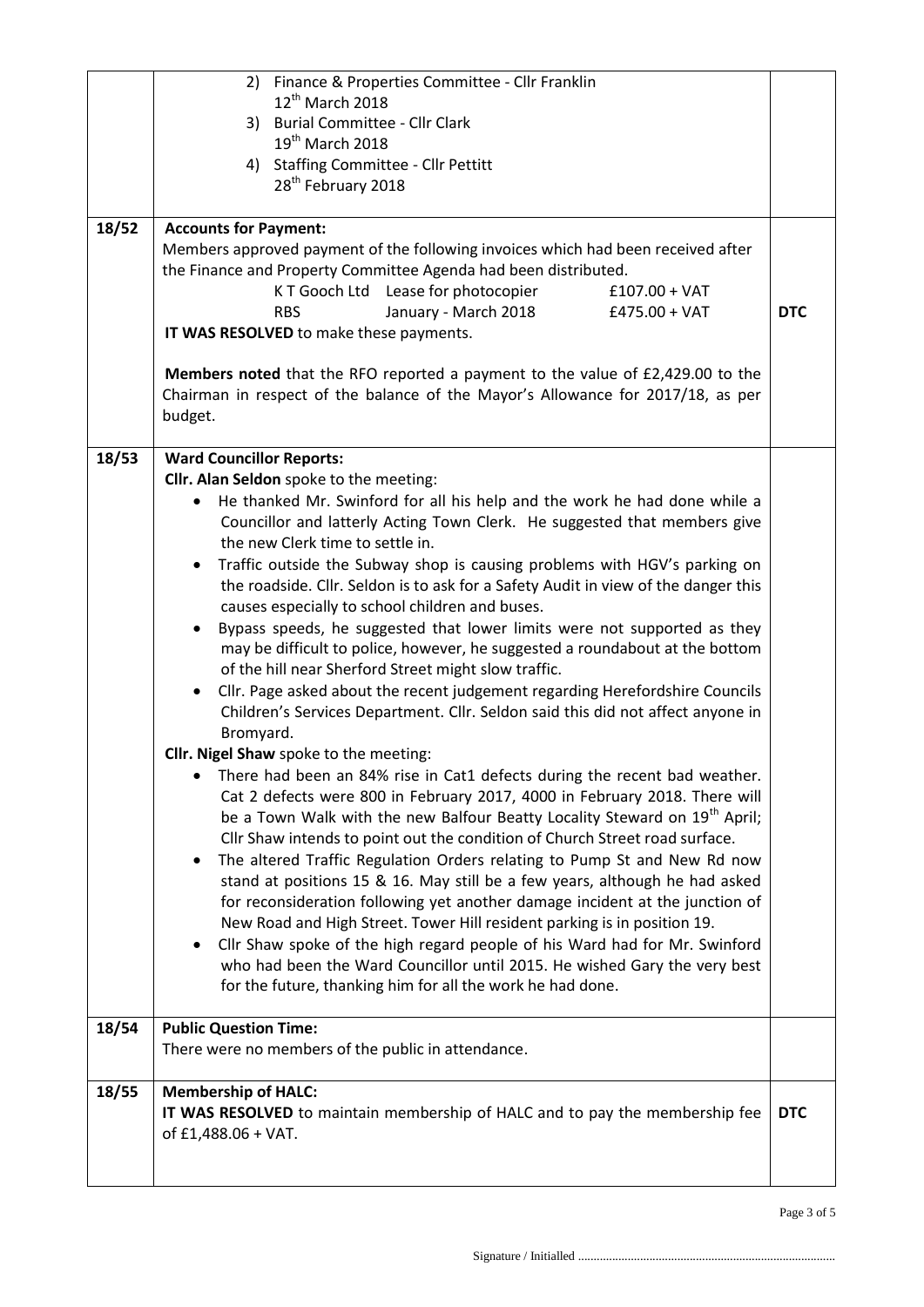| 18/56 | <b>Review of Insurance Cover:</b>                                                                                                                                     |            |  |  |  |
|-------|-----------------------------------------------------------------------------------------------------------------------------------------------------------------------|------------|--|--|--|
|       | IT WAS RESOLVED to accept the recommendation of the Finance & Properties<br><b>DTC</b>                                                                                |            |  |  |  |
|       | Committee and to continue with the current insurance provision for a further year                                                                                     |            |  |  |  |
|       | starting in May 2018.                                                                                                                                                 |            |  |  |  |
|       |                                                                                                                                                                       |            |  |  |  |
| 18/57 | Ellis Whittam - Health & Safety Service Proposal:                                                                                                                     |            |  |  |  |
|       | IT WAS RESOLVED to accept the recommendation of the Finance & Properties                                                                                              |            |  |  |  |
|       | Committee and enter into an agreement with the company Ellis Whittam. This                                                                                            | <b>DTC</b> |  |  |  |
|       | agreement will support the Town Council in its obligations under health and safety                                                                                    |            |  |  |  |
|       | legislation.                                                                                                                                                          |            |  |  |  |
|       |                                                                                                                                                                       |            |  |  |  |
| 18/58 | <b>Burial Committee Funding:</b>                                                                                                                                      |            |  |  |  |
|       | Following the recommendation of the Burial Committee, as detailed in the agenda,                                                                                      |            |  |  |  |
|       | members discussed the proposal in detail.                                                                                                                             |            |  |  |  |
|       |                                                                                                                                                                       | <b>DTC</b> |  |  |  |
|       | IT WAS RESOLVED to ear-mark any Burial Committee excess of income over                                                                                                |            |  |  |  |
|       | expenditure from the 2017/18 budget, adding to the Burial Committee Ear-marked<br>funds, to a maximum of £5,000. This is to support future development, expansion and |            |  |  |  |
|       | maintenance of the cemetery                                                                                                                                           |            |  |  |  |
|       |                                                                                                                                                                       |            |  |  |  |
| 18/59 | Repairs and Renewals Expenditure - FOR INFORMATION ONLY:                                                                                                              |            |  |  |  |
|       | The ATC gave a verbal report on the progress of several projects including the fire                                                                                   |            |  |  |  |
|       | escapes and emergency lighting.                                                                                                                                       |            |  |  |  |
|       | <b>Noted</b>                                                                                                                                                          |            |  |  |  |
|       |                                                                                                                                                                       |            |  |  |  |
| 18/60 | Review of Terms of Reference (ToR) of Committees:                                                                                                                     |            |  |  |  |
|       | Members reviewed the documents set before them for the first three Standing                                                                                           |            |  |  |  |
|       | Committees as below.                                                                                                                                                  |            |  |  |  |
|       | a) Finance & Properties Committee                                                                                                                                     |            |  |  |  |
|       | IT WAS RESOLVED to adopt the ToR as presented.                                                                                                                        |            |  |  |  |
|       | b) Burial Committee                                                                                                                                                   |            |  |  |  |
|       | IT WAS RESOLVED to adopt the ToR as presented.<br>c) Planning & Economic Development Committee                                                                        |            |  |  |  |
|       | IT WAS RESOLVED to adopt the ToR as presented.                                                                                                                        |            |  |  |  |
|       |                                                                                                                                                                       |            |  |  |  |
|       | Members noted that the Terms of Reference for the Staffing Committee would be                                                                                         | <b>TC</b>  |  |  |  |
|       | brought to Council for adoption as soon as possible after the Committee had sat.                                                                                      |            |  |  |  |
|       |                                                                                                                                                                       |            |  |  |  |
| 18/61 | Review of Delegated arrangements to staff and other local authorities:                                                                                                |            |  |  |  |
|       | The ATC had recommended that the specifically delegated spend limit to the Clerk of                                                                                   |            |  |  |  |
|       | £500, (or in an emergency £2,500) be continued for another year and that this                                                                                         |            |  |  |  |
|       | authority be extended to the Deputy Town Clerk in the absence of the Town Clerk.                                                                                      |            |  |  |  |
|       |                                                                                                                                                                       |            |  |  |  |
|       | IT WAS RESOLVED to accept the recommendation of the ATC.                                                                                                              |            |  |  |  |
| 18/62 | <b>Traffic Management Plan:</b>                                                                                                                                       |            |  |  |  |
|       | Members considered the recommendation of the Traffic Management Group to                                                                                              |            |  |  |  |
|       | adopt the Bromyard Traffic Management Study of July 2017 carried out by WSP on                                                                                        |            |  |  |  |
|       | behalf of Herefordshire Council and Balfour Beatty Living Places. Members who do                                                                                      |            |  |  |  |
|       | not sit on the TMG were concerned at not having any notes regarding the                                                                                               |            |  |  |  |
|       | reservations of the Group.                                                                                                                                            |            |  |  |  |
|       |                                                                                                                                                                       | <b>ATC</b> |  |  |  |
|       | IT WAS RESOLVED to adopt the Study with the proviso that the ATC inform                                                                                               |            |  |  |  |
|       | Herefordshire Council of the concerns raised by the Traffic Management Group.                                                                                         |            |  |  |  |